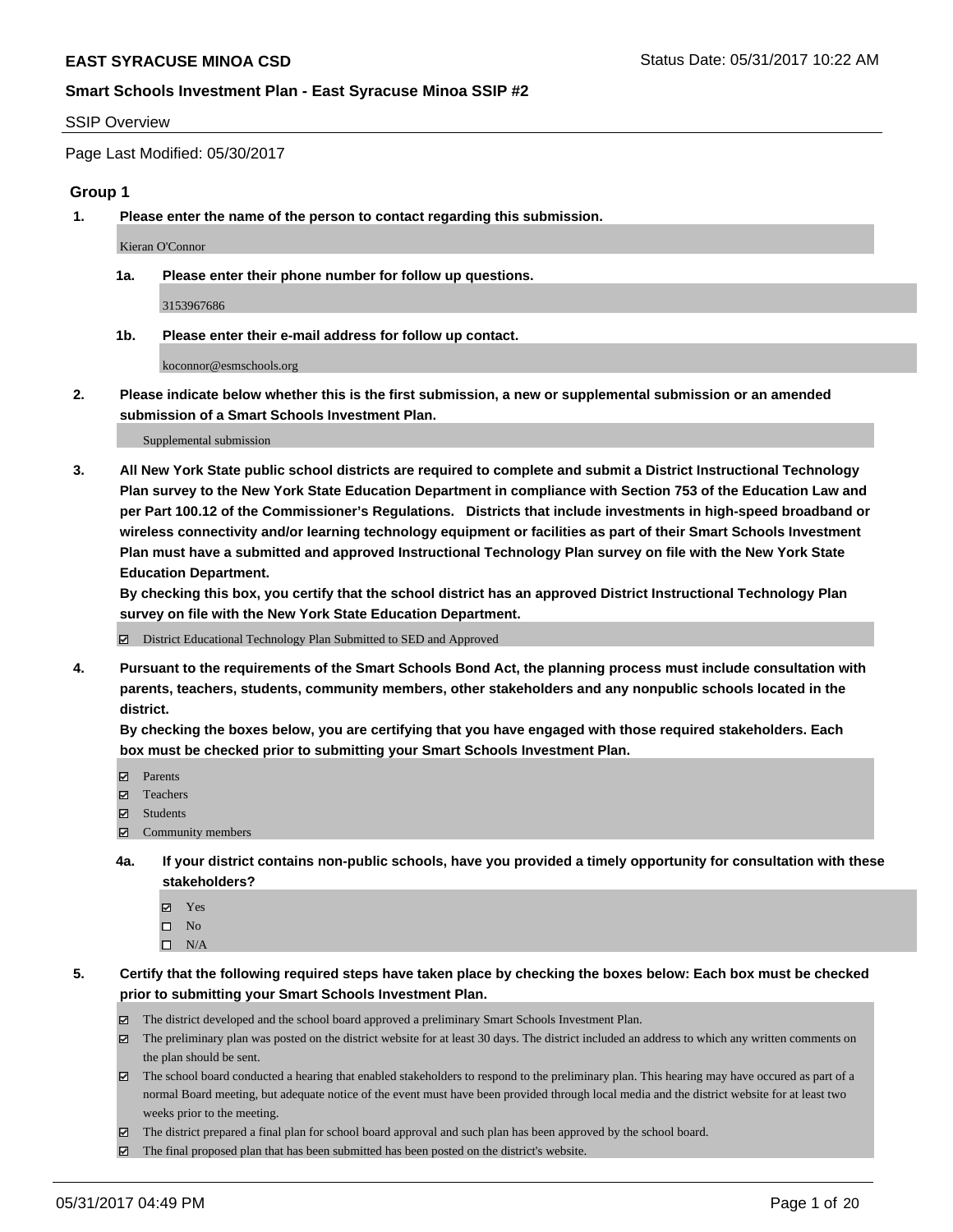SSIP Overview

Page Last Modified: 05/30/2017

**5a. Please upload the proposed Smart Schools Investment Plan (SSIP) that was posted on the district's website, along with any supporting materials. Note that this should be different than your recently submitted Educational Technology Survey. The Final SSIP, as approved by the School Board, should also be posted on the website and remain there during the course of the projects contained therein.**

SmartSchoolsSpendingPlan2.pdf ESM SSIP 2.pdf

**5b. Enter the webpage address where the final Smart Schools Investment Plan is posted. The Plan should remain posted for the life of the included projects.**

http://www.esmschools.org/files/59315/esm\_ssip\_2.pdf

**6. Please enter an estimate of the total number of students and staff that will benefit from this Smart Schools Investment Plan based on the cumulative projects submitted to date.**

4,100

**7. An LEA/School District may partner with one or more other LEA/School Districts to form a consortium to pool Smart Schools Bond Act funds for a project that meets all other Smart School Bond Act requirements. Each school district participating in the consortium will need to file an approved Smart Schools Investment Plan for the project and submit a signed Memorandum of Understanding that sets forth the details of the consortium including the roles of each respective district.**

 $\Box$  The district plans to participate in a consortium to partner with other school district(s) to implement a Smart Schools project.

**8. Please enter the name and 6-digit SED Code for each LEA/School District participating in the Consortium.**

| <b>Partner LEA/District</b> | ISED BEDS Code |
|-----------------------------|----------------|
| (No Response)               | (No Response)  |

**9. Please upload a signed Memorandum of Understanding with all of the participating Consortium partners.**

(No Response)

**10. Your district's Smart Schools Bond Act Allocation is:**

\$2,298,247

**11. Enter the budget sub-allocations by category that you are submitting for approval at this time. If you are not budgeting SSBA funds for a category, please enter 0 (zero.) If the value entered is \$0, you will not be required to complete that survey question.**

|                                       | Sub-           |
|---------------------------------------|----------------|
|                                       | Allocations    |
| <b>School Connectivity</b>            | l 0            |
| Connectivity Projects for Communities | $\overline{0}$ |
| <b>Classroom Technology</b>           | $\Omega$       |
| Pre-Kindergarten Classrooms           | $\overline{0}$ |
| Replace Transportable Classrooms      |                |
| High-Tech Security Features           | 798,966        |
| Totals:                               | 798,966        |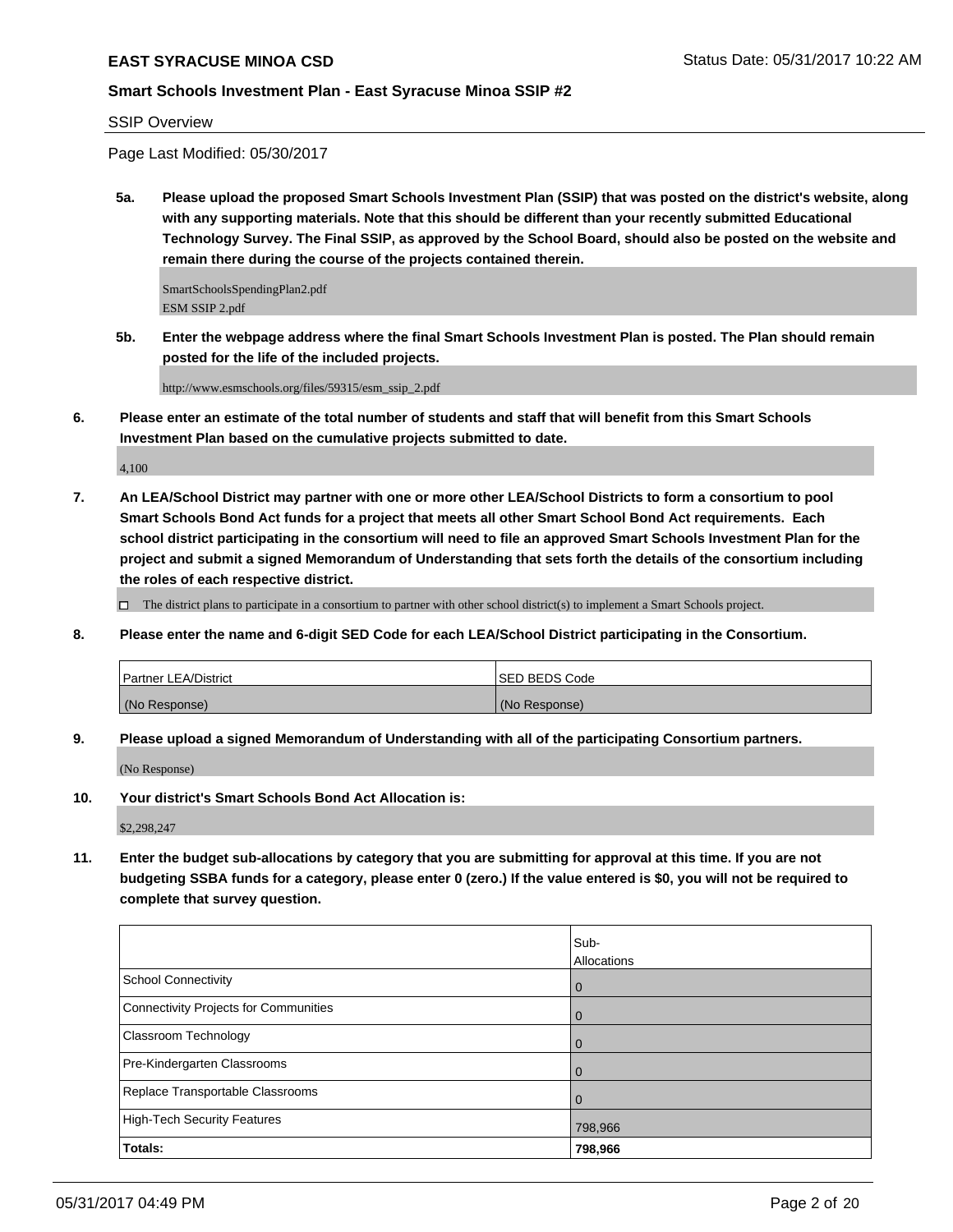#### School Connectivity

Page Last Modified: 05/08/2017

# **Group 1**

- **1. In order for students and faculty to receive the maximum benefit from the technology made available under the Smart Schools Bond Act, their school buildings must possess sufficient connectivity infrastructure to ensure that devices can be used during the school day. Smart Schools Investment Plans must demonstrate that:**
	- **sufficient infrastructure that meets the Federal Communications Commission's 100 Mbps per 1,000 students standard currently exists in the buildings where new devices will be deployed, or**
	- **is a planned use of a portion of Smart Schools Bond Act funds, or**
	- **is under development through another funding source.**

**Smart Schools Bond Act funds used for technology infrastructure or classroom technology investments must increase the number of school buildings that meet or exceed the minimum speed standard of 100 Mbps per 1,000 students and staff within 12 months. This standard may be met on either a contracted 24/7 firm service or a "burstable" capability. If the standard is met under the burstable criteria, it must be:**

**1. Specifically codified in a service contract with a provider, and**

**2. Guaranteed to be available to all students and devices as needed, particularly during periods of high demand, such as computer-based testing (CBT) periods.**

**Please describe how your district already meets or is planning to meet this standard within 12 months of plan submission.**

(No Response)

- **1a. If a district believes that it will be impossible to meet this standard within 12 months, it may apply for a waiver of this requirement, as described on the Smart Schools website. The waiver must be filed and approved by SED prior to submitting this survey.**
	- By checking this box, you are certifying that the school district has an approved waiver of this requirement on file with the New York State Education Department.

#### **2. Connectivity Speed Calculator (Required)**

|                         | l Number of<br><b>Students</b> | Multiply by<br>100 Kbps | Divide by 1000   Current Speed<br>to Convert to<br>Required<br>l Speed in Mb | in Mb            | Expected<br>Speed to be<br>Attained Within Required<br>12 Months | <b>Expected Date</b><br>When<br>Speed Will be<br><b>Met</b> |
|-------------------------|--------------------------------|-------------------------|------------------------------------------------------------------------------|------------------|------------------------------------------------------------------|-------------------------------------------------------------|
| <b>Calculated Speed</b> | (No<br>Response)               | (No Response)           | (No<br>Response)                                                             | (No<br>Response) | (No<br>Response)                                                 | l (No<br>Response)                                          |

# **3. Describe how you intend to use Smart Schools Bond Act funds for high-speed broadband and/or wireless connectivity projects in school buildings.**

(No Response)

**4. Describe the linkage between the district's District Instructional Technology Plan and the proposed projects. (There should be a link between your response to this question and your response to Question 1 in Part E. Curriculum and Instruction "What are the district's plans to use digital connectivity and technology to improve teaching and learning?)**

(No Response)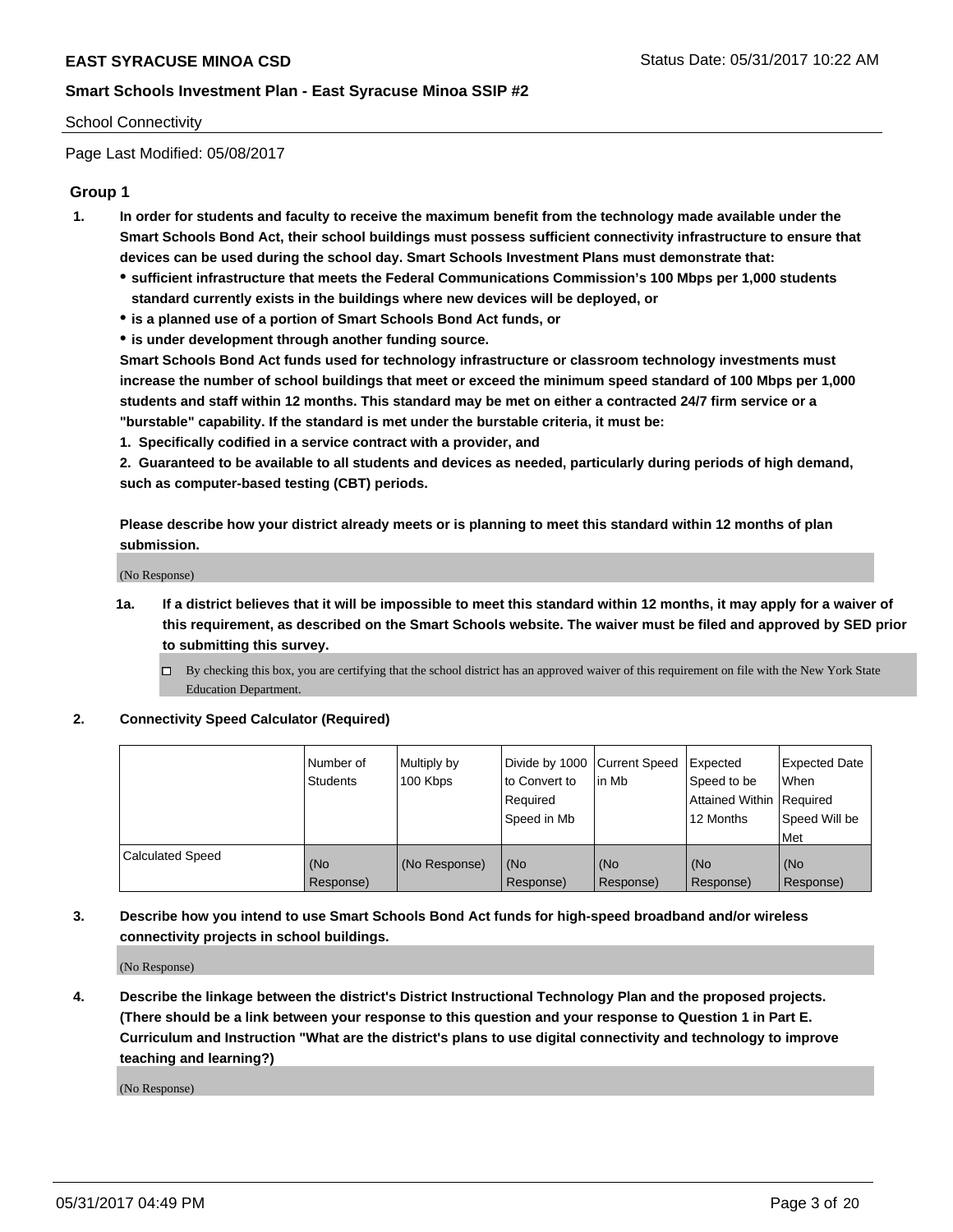#### School Connectivity

Page Last Modified: 05/08/2017

**5. If the district wishes to have students and staff access the Internet from wireless devices within the school building, or in close proximity to it, it must first ensure that it has a robust Wi-Fi network in place that has sufficient bandwidth to meet user demand.**

**Please describe how you have quantified this demand and how you plan to meet this demand.**

(No Response)

**6. As indicated on Page 5 of the guidance, the Office of Facilities Planning will have to conduct a preliminary review of all capital projects, including connectivity projects.**

**Please indicate on a separate row each project number given to you by the Office of Facilities Planning.**

| Project Number |  |
|----------------|--|
|                |  |
| (No Response)  |  |

**7. Certain high-tech security and connectivity infrastructure projects may be eligible for an expedited review process as determined by the Office of Facilities Planning.**

**Was your project deemed eligible for streamlined review?**

(No Response)

**8. Include the name and license number of the architect or engineer of record.**

| <b>Name</b>   | License Number |
|---------------|----------------|
| (No Response) | (No Response)  |

**9. If you are submitting an allocation for School Connectivity complete this table.**

**Note that the calculated Total at the bottom of the table must equal the Total allocation for this category that you entered in the SSIP Overview overall budget.** 

|                                            | Sub-          |
|--------------------------------------------|---------------|
|                                            | Allocation    |
| Network/Access Costs                       | (No Response) |
| <b>Outside Plant Costs</b>                 | (No Response) |
| School Internal Connections and Components | (No Response) |
| <b>Professional Services</b>               | (No Response) |
| Testing                                    | (No Response) |
| <b>Other Upfront Costs</b>                 | (No Response) |
| <b>Other Costs</b>                         | (No Response) |
| Totals:                                    | 0             |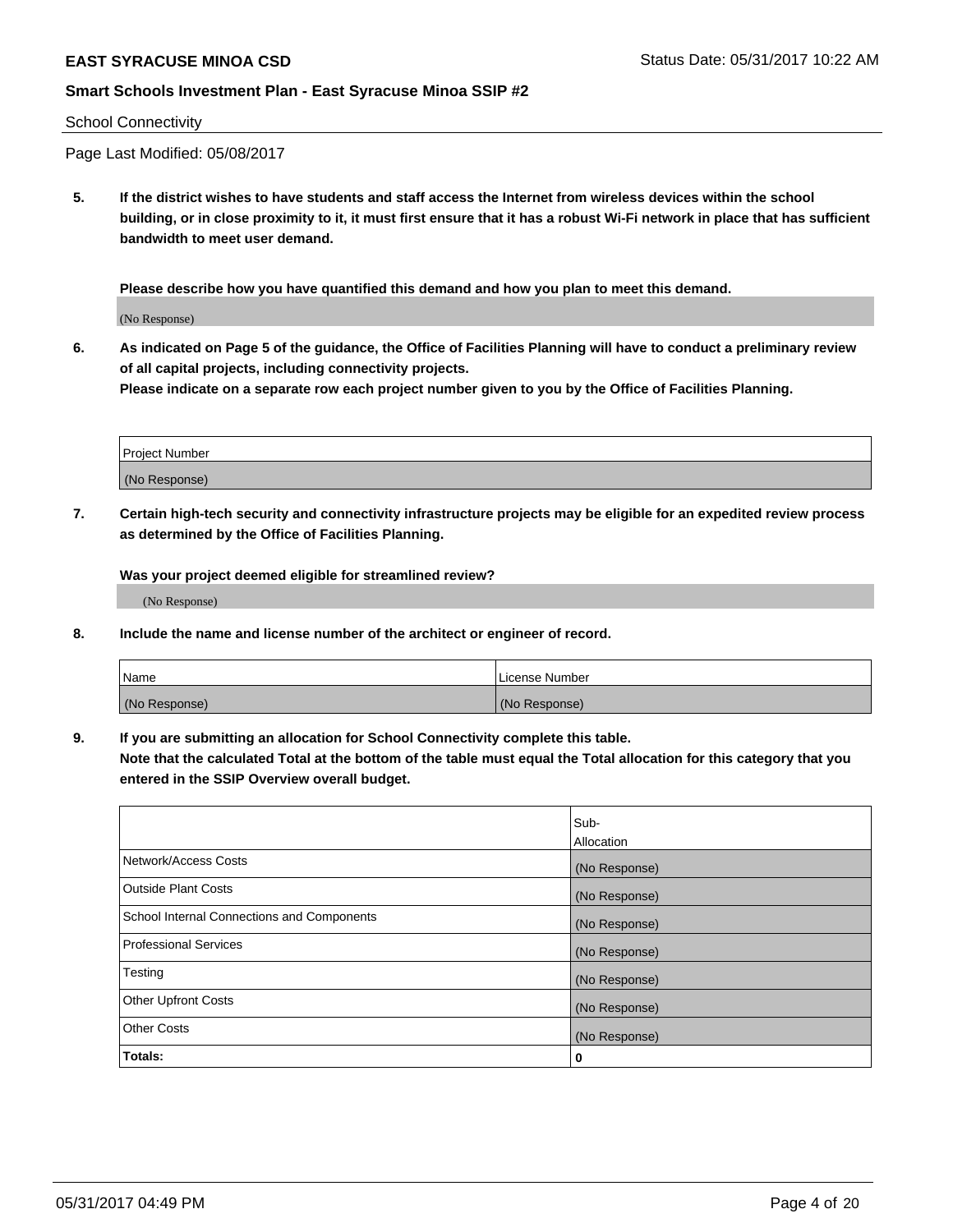#### School Connectivity

Page Last Modified: 05/08/2017

**10. Please detail the type, quantity, per unit cost and total cost of the eligible items under each sub-category. This is especially important for any expenditures listed under the "Other" category. All expenditures must be eligible for tax-exempt financing to be reimbursed through the SSBA. Sufficient detail must be provided so that we can verify this is the case. If you have any questions, please contact us directly through smartschools@nysed.gov. NOTE: Wireless Access Points should be included in this category, not under Classroom Educational Technology, except those that will be loaned/purchased for nonpublic schools. Add rows under each sub-category for additional items, as needed.**

Select the allowable expenditure type. Repeat to add another item under each type. Item to be purchased  $\sqrt{$  Quantity  $\sqrt{}$  Cost per Item  $\sqrt{}$  Total Cost (No Response) (No Response) (No Response) (No Response) (No Response)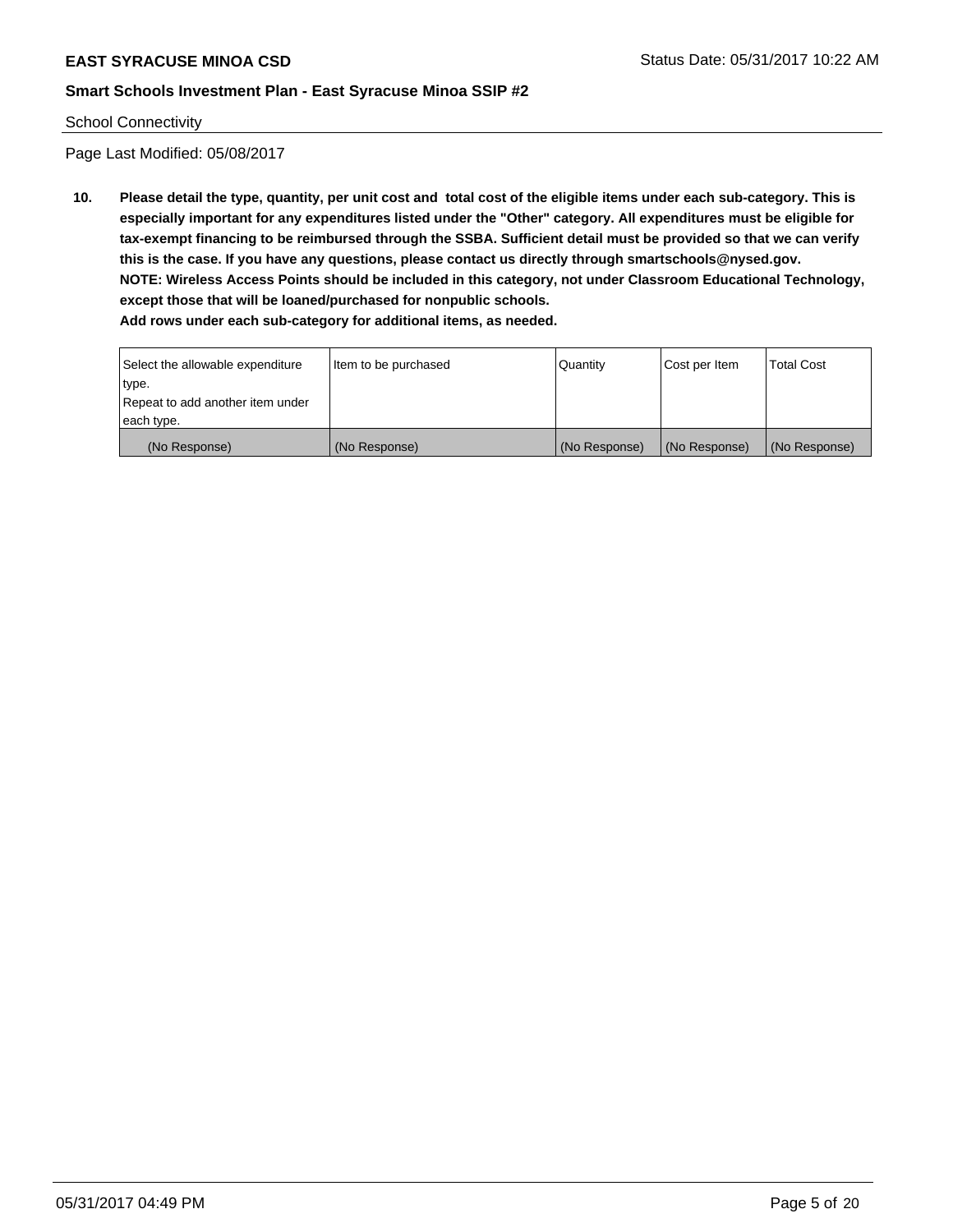Community Connectivity (Broadband and Wireless)

Page Last Modified: 05/08/2017

# **Group 1**

**1. Describe how you intend to use Smart Schools Bond Act funds for high-speed broadband and/or wireless connectivity projects in the community.**

(No Response)

**2. Please describe how the proposed project(s) will promote student achievement and increase student and/or staff access to the Internet in a manner that enhances student learning and/or instruction outside of the school day and/or school building.**

(No Response)

**3. Community connectivity projects must comply with all the necessary local building codes and regulations (building and related permits are not required prior to plan submission).**

 $\Box$  I certify that we will comply with all the necessary local building codes and regulations.

**4. Please describe the physical location of the proposed investment.**

(No Response)

**5. Please provide the initial list of partners participating in the Community Connectivity Broadband Project, along with their Federal Tax Identification (Employer Identification) number.**

| <b>Project Partners</b> | Federal ID#     |
|-------------------------|-----------------|
| (No Response)           | l (No Response) |

**6. If you are submitting an allocation for Community Connectivity, complete this table. Note that the calculated Total at the bottom of the table must equal the Total allocation for this category that you entered in the SSIP Overview overall budget.**

|                                    | Sub-Allocation |
|------------------------------------|----------------|
| Network/Access Costs               | (No Response)  |
| Outside Plant Costs                | (No Response)  |
| <b>Tower Costs</b>                 | (No Response)  |
| <b>Customer Premises Equipment</b> | (No Response)  |
| <b>Professional Services</b>       | (No Response)  |
| Testing                            | (No Response)  |
| <b>Other Upfront Costs</b>         | (No Response)  |
| <b>Other Costs</b>                 | (No Response)  |
| Totals:                            | 0              |

**7. Please detail the type, quantity, per unit cost and total cost of the eligible items under each sub-category. This is especially important for any expenditures listed under the "Other" category. All expenditures must be capital-bond eligible to be reimbursed through the SSBA. If you have any questions, please contact us directly through smartschools@nysed.gov.**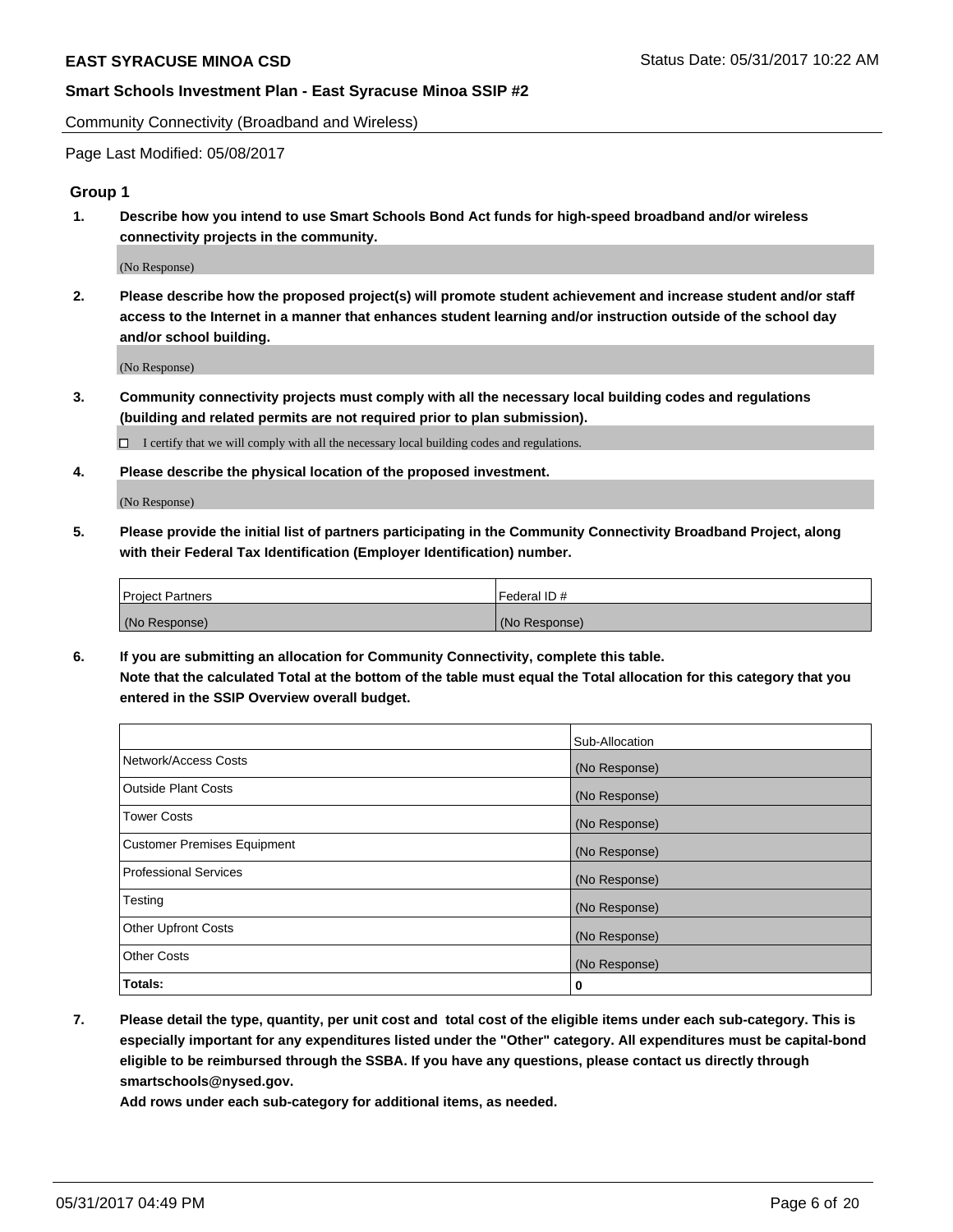Community Connectivity (Broadband and Wireless)

Page Last Modified: 05/08/2017

| Select the allowable expenditure<br>type.<br>Repeat to add another item under | Item to be purchased | Quantity      | Cost per Item | <b>Total Cost</b> |
|-------------------------------------------------------------------------------|----------------------|---------------|---------------|-------------------|
| each type.                                                                    |                      |               |               |                   |
| (No Response)                                                                 | (No Response)        | (No Response) | (No Response) | (No Response)     |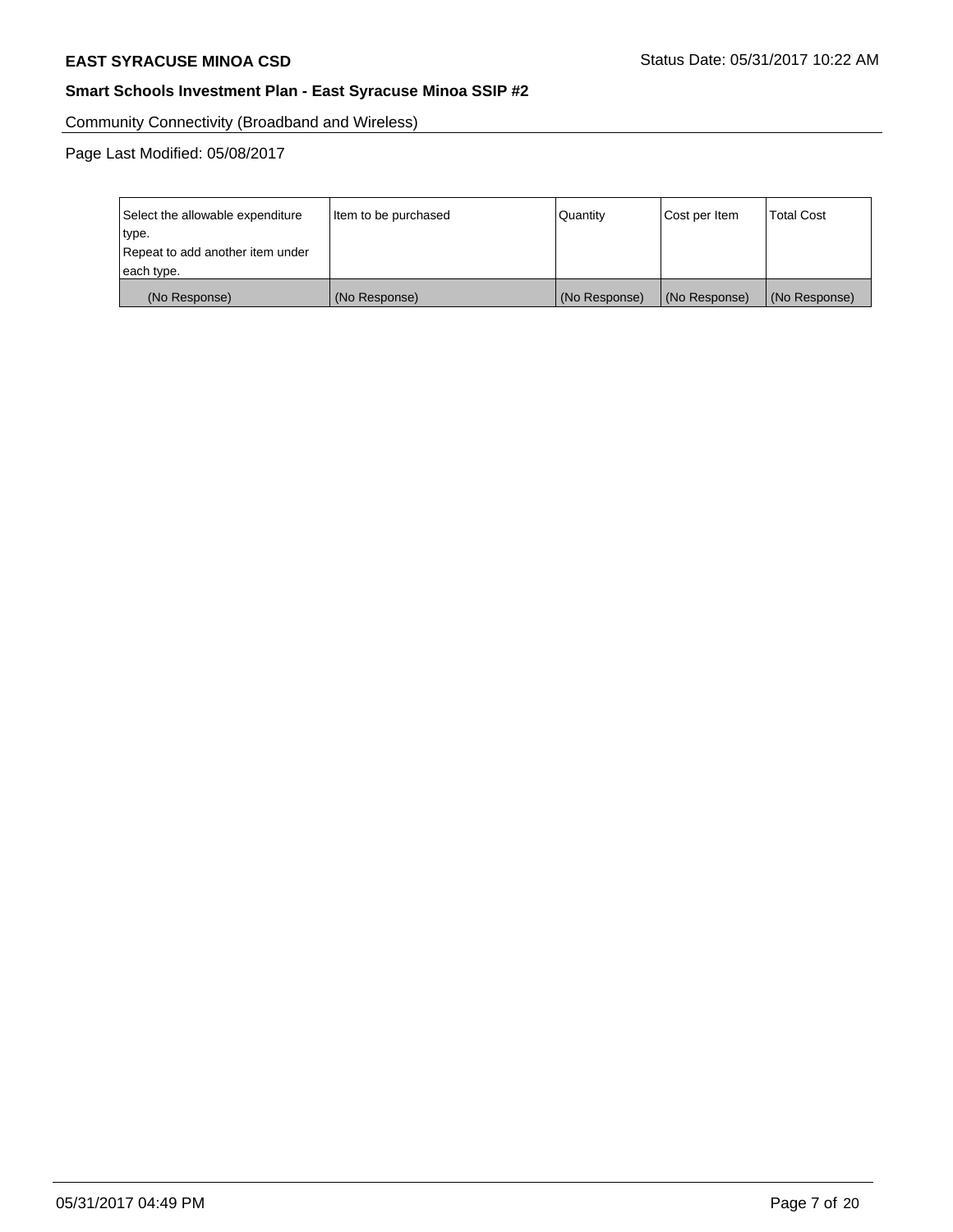## Classroom Learning Technology

Page Last Modified: 05/08/2017

## **Questions**

**1. In order for students and faculty to receive the maximum benefit from the technology made available under the Smart Schools Bond Act, their school buildings must possess sufficient connectivity infrastructure to ensure that devices can be used during the school day. Smart Schools Investment Plans must demonstrate that sufficient infrastructure that meets the Federal Communications Commission's 100 Mbps per 1,000 students standard currently exists in the buildings where new devices will be deployed, or is a planned use of a portion of Smart Schools Bond Act funds, or is under development through another funding source.**

**Smart Schools Bond Act funds used for technology infrastructure or classroom technology investments must increase the number of school buildings that meet or exceed the minimum speed standard of 100 Mbps per 1,000 students and staff within 12 months. This standard may be met on either a contracted 24/7 firm service or a "burstable" capability. If the standard is met under the burstable criteria, it must be:**

- **1. Specifically codified in a service contract with a provider, and**
- **2. Guaranteed to be available to all students and devices as needed, particularly during periods of high demand, such as computer-based testing (CBT) periods.**

**Please describe how your district already meets or is planning to meet this standard within 12 months of plan submission.**

(No Response)

- **1a. If a district believes that it will be impossible to meet this standard within 12 months, it may apply for a waiver of this requirement, as described on the Smart Schools website. The waiver must be filed and approved by SED prior to submitting this survey.**
	- $\Box$  By checking this box, you are certifying that the school district has an approved waiver of this requirement on file with the New York State Education Department.

#### **2. Connectivity Speed Calculator (Required)**

|                         | l Number of<br>Students | Multiply by<br>100 Kbps | Divide by 1000   Current Speed<br>to Convert to<br>Required<br>Speed in Mb | lin Mb           | Expected<br>Speed to be<br>Attained Within Required<br>12 Months | <b>Expected Date</b><br>When<br>Speed Will be<br>Met |
|-------------------------|-------------------------|-------------------------|----------------------------------------------------------------------------|------------------|------------------------------------------------------------------|------------------------------------------------------|
| <b>Calculated Speed</b> | (No<br>Response)        | (No Response)           | (No<br>Response)                                                           | (No<br>Response) | (No<br>Response)                                                 | (No<br>Response)                                     |

**3. If the district wishes to have students and staff access the Internet from wireless devices within the school building, or in close proximity to it, it must first ensure that it has a robust Wi-Fi network in place that has sufficient bandwidth to meet user demand.**

**Please describe how you have quantified this demand and how you plan to meet this demand.**

(No Response)

**4. All New York State public school districts are required to complete and submit an Instructional Technology Plan survey to the New York State Education Department in compliance with Section 753 of the Education Law and per Part 100.12 of the Commissioner's Regulations.**

**Districts that include educational technology purchases as part of their Smart Schools Investment Plan must have a submitted and approved Instructional Technology Plan survey on file with the New York State Education Department.**

 $\Box$  By checking this box, you are certifying that the school district has an approved Instructional Technology Plan survey on file with the New York State Education Department.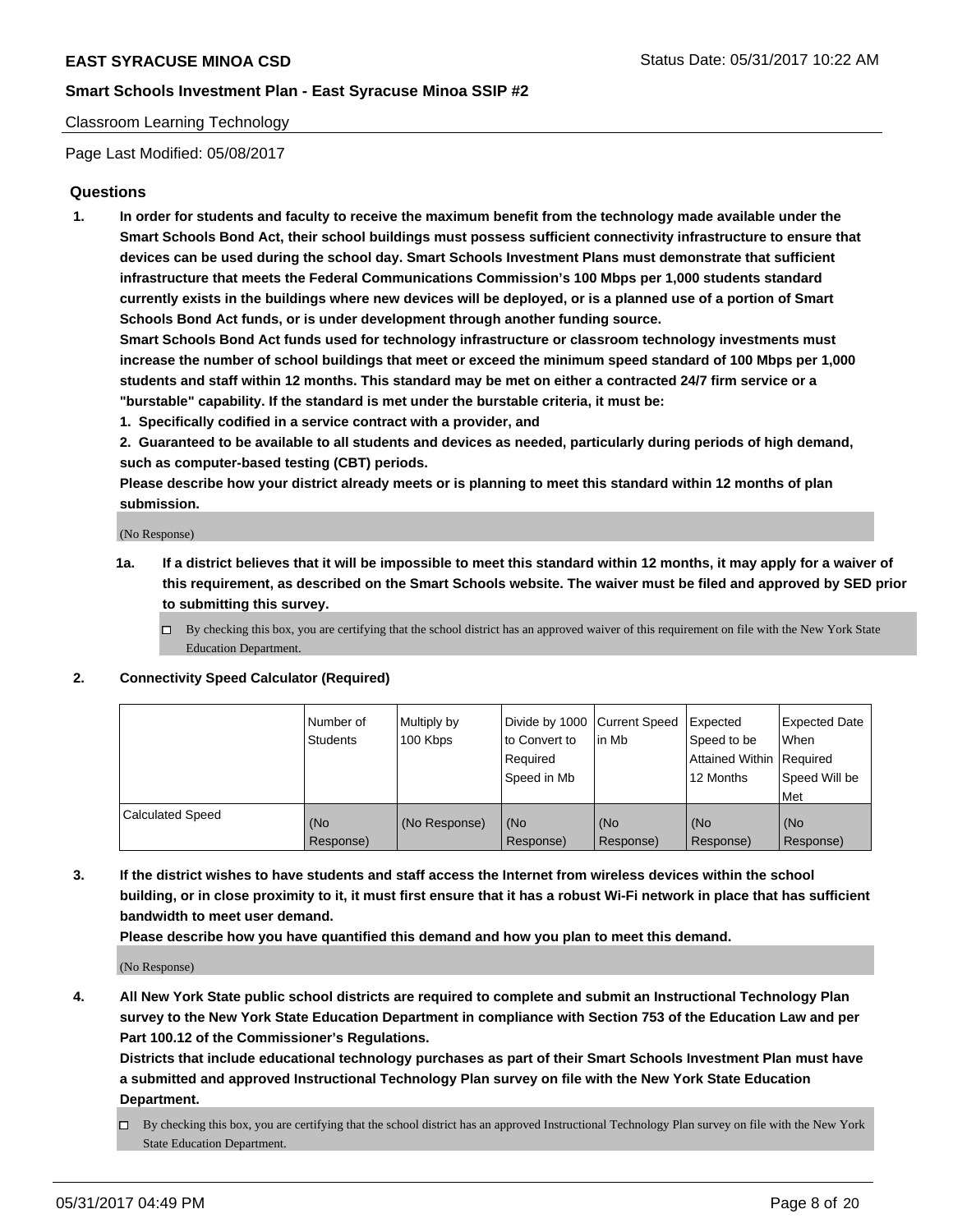## Classroom Learning Technology

Page Last Modified: 05/08/2017

**5. Describe the devices you intend to purchase and their compatibility with existing or planned platforms or systems. Specifically address the adequacy of each facility's electrical, HVAC and other infrastructure necessary to install and support the operation of the planned technology.**

(No Response)

- **6. Describe how the proposed technology purchases will:**
	- **> enhance differentiated instruction;**
	- **> expand student learning inside and outside the classroom;**
	- **> benefit students with disabilities and English language learners; and**
	- **> contribute to the reduction of other learning gaps that have been identified within the district.**

**The expectation is that districts will place a priority on addressing the needs of students who struggle to succeed in a rigorous curriculum. Responses in this section should specifically address this concern and align with the district's Instructional Technology Plan (in particular Question 2 of E. Curriculum and Instruction: "Does the district's instructional technology plan address the needs of students with disabilities to ensure equitable access to instruction, materials and assessments?" and Question 3 of the same section: "Does the district's instructional technology plan address the provision of assistive technology specifically for students with disabilities to ensure access to and participation in the general curriculum?"**

(No Response)

**7. Where appropriate, describe how the proposed technology purchases will enhance ongoing communication with parents and other stakeholders and help the district facilitate technology-based regional partnerships, including distance learning and other efforts.**

(No Response)

**8. Describe the district's plan to provide professional development to ensure that administrators, teachers and staff can employ the technology purchased to enhance instruction successfully.**

**Note: This response should be aligned and expanded upon in accordance with your district's response to Question 1 of F. Professional Development of your Instructional Technology Plan: "Please provide a summary of professional development offered to teachers and staff, for the time period covered by this plan, to support technology to enhance teaching and learning. Please include topics, audience and method of delivery within your summary."**

(No Response)

- **9. Districts must contact the SUNY/CUNY teacher preparation program that supplies the largest number of the district's new teachers to request advice on innovative uses and best practices at the intersection of pedagogy and educational technology.**
	- By checking this box, you certify that you have contacted the SUNY/CUNY teacher preparation program that supplies the largest number of your new teachers to request advice on these issues.
	- **9a. Please enter the name of the SUNY or CUNY Institution that you contacted.**

(No Response)

**9b. Enter the primary Institution phone number.**

(No Response)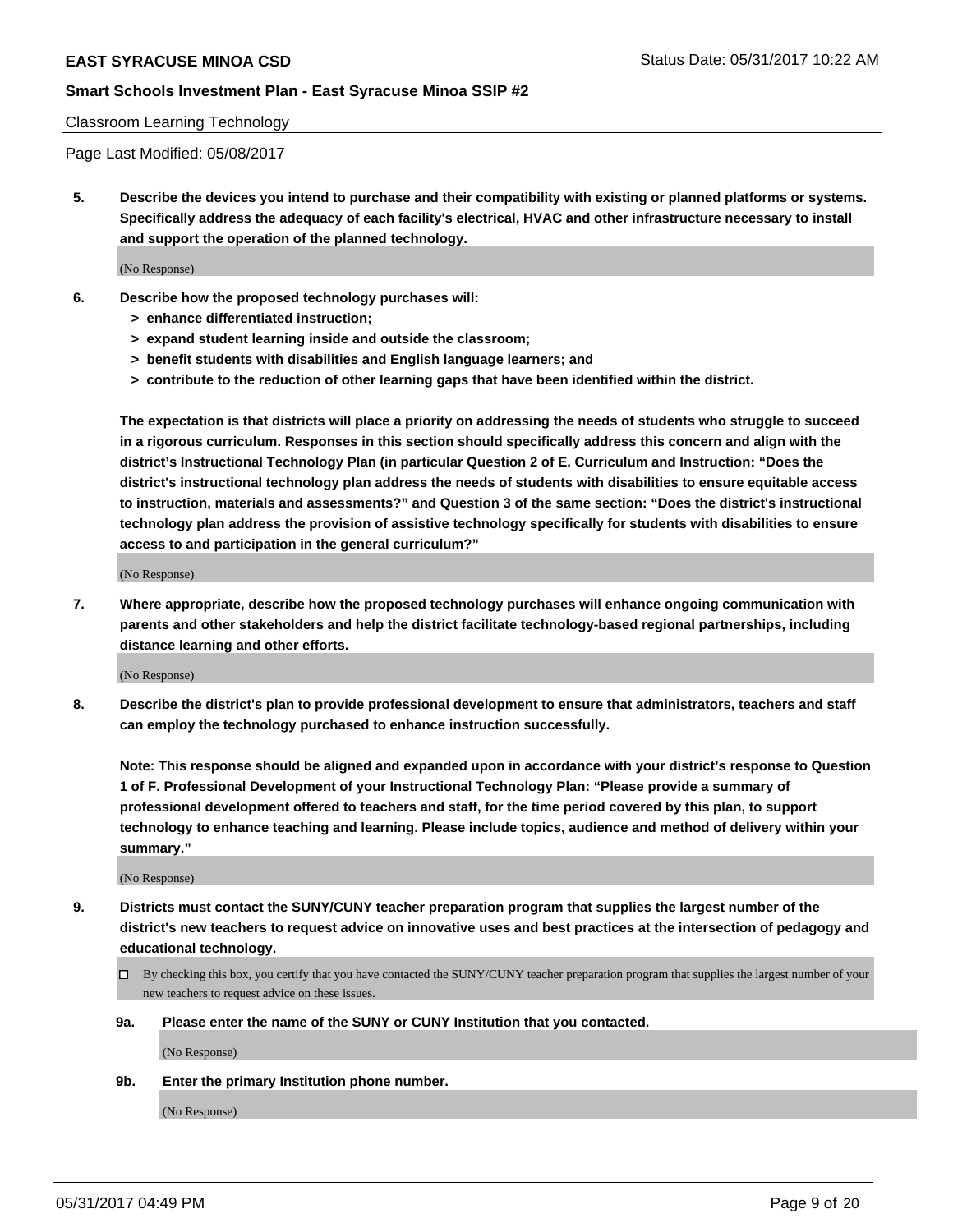Classroom Learning Technology

Page Last Modified: 05/08/2017

**9c. Enter the name of the contact person with whom you consulted and/or will be collaborating with on innovative uses of technology and best practices.**

(No Response)

**10. A district whose Smart Schools Investment Plan proposes the purchase of technology devices and other hardware must account for nonpublic schools in the district.**

**Are there nonpublic schools within your school district?**

Yes

 $\square$  No

**11. Nonpublic Classroom Technology Loan Calculator**

**The Smart Schools Bond Act provides that any Classroom Learning Technology purchases made using Smart Schools funds shall be lent, upon request, to nonpublic schools in the district. However, no school district shall be required to loan technology in amounts greater than the total obtained and spent on technology pursuant to the Smart Schools Bond Act and the value of such loan may not exceed the total of \$250 multiplied by the nonpublic school enrollment in the base year at the time of enactment.**

**See:**

**http://www.p12.nysed.gov/mgtserv/smart\_schools/docs/Smart\_Schools\_Bond\_Act\_Guidance\_04.27.15\_Final.pdf.**

|                                       | 1. Classroom   | l 2. Public   | 3. Nonpublic | l 4. Sum of | 15. Total Per                                                                                 | 6. Total       |
|---------------------------------------|----------------|---------------|--------------|-------------|-----------------------------------------------------------------------------------------------|----------------|
|                                       | Technology     | Enrollment    | Enrollment   | Public and  | Pupil Sub-                                                                                    | Nonpublic Loan |
|                                       | Sub-allocation | $(2014 - 15)$ | $(2014-15)$  | l Nonpublic | allocation                                                                                    | Amount         |
|                                       |                |               |              | Enrollment  |                                                                                               |                |
| Calculated Nonpublic Loan<br>  Amount |                |               |              |             | (No Response)   (No Response)   (No Response)   (No Response)   (No Response)   (No Response) |                |

**12. To ensure the sustainability of technology purchases made with Smart Schools funds, districts must demonstrate a long-term plan to maintain and replace technology purchases supported by Smart Schools Bond Act funds. This sustainability plan shall demonstrate a district's capacity to support recurring costs of use that are ineligible for Smart Schools Bond Act funding such as device maintenance, technical support, Internet and wireless fees, maintenance of hotspots, staff professional development, building maintenance and the replacement of incidental items. Further, such a sustainability plan shall include a long-term plan for the replacement of purchased devices and equipment at the end of their useful life with other funding sources.**

 $\Box$  By checking this box, you certify that the district has a sustainability plan as described above.

**13. Districts must ensure that devices purchased with Smart Schools Bond funds will be distributed, prepared for use, maintained and supported appropriately. Districts must maintain detailed device inventories in accordance with generally accepted accounting principles.**

By checking this box, you certify that the district has a distribution and inventory management plan and system in place.

**14. If you are submitting an allocation for Classroom Learning Technology complete this table. Note that the calculated Total at the bottom of the table must equal the Total allocation for this category that you entered in the SSIP Overview overall budget.**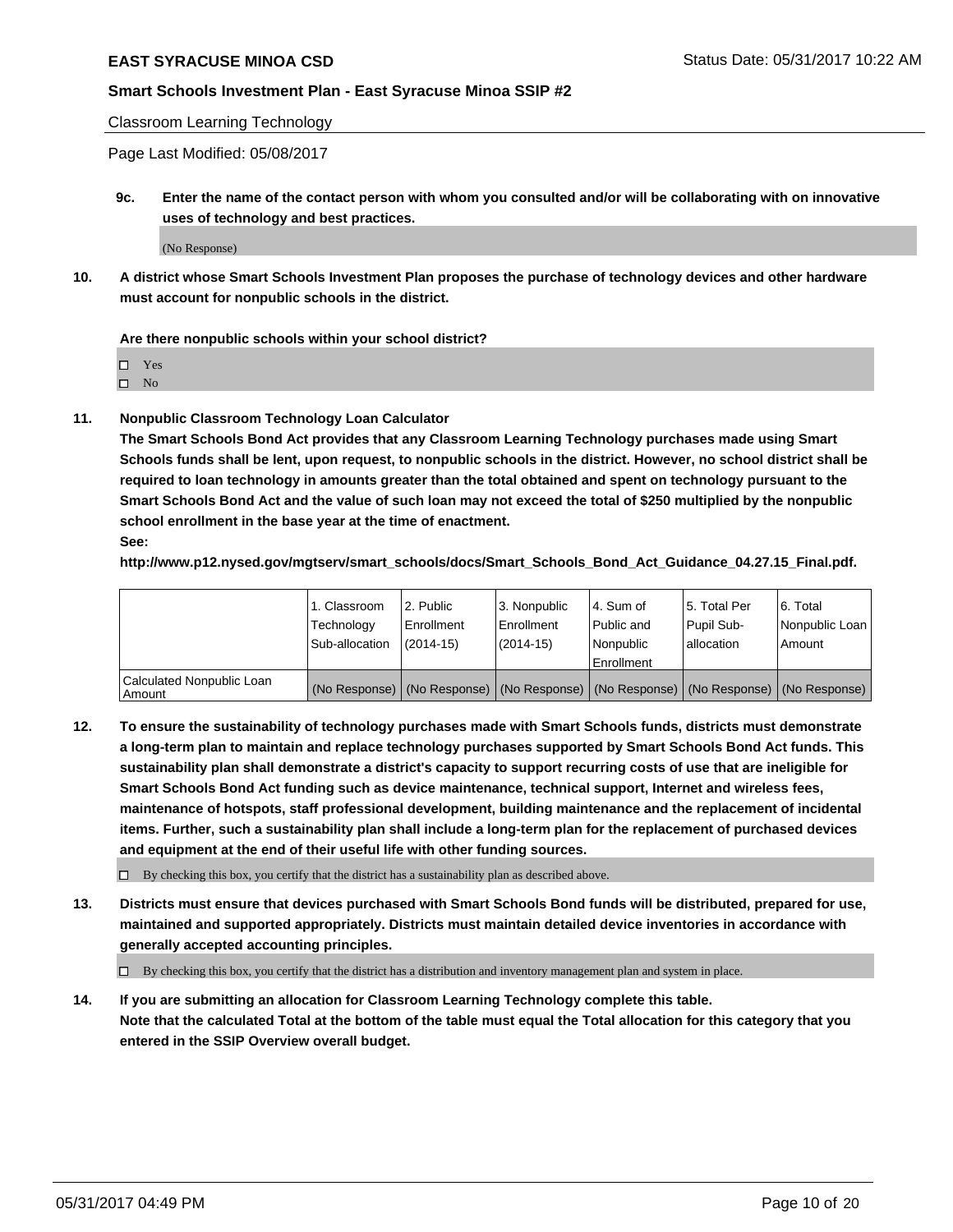## Classroom Learning Technology

Page Last Modified: 05/08/2017

|                          | Sub-Allocation |
|--------------------------|----------------|
| Interactive Whiteboards  | (No Response)  |
| Computer Servers         | (No Response)  |
| <b>Desktop Computers</b> | (No Response)  |
| <b>Laptop Computers</b>  | (No Response)  |
| <b>Tablet Computers</b>  | (No Response)  |
| <b>Other Costs</b>       | (No Response)  |
| Totals:                  | 0              |

**15. Please detail the type, quantity, per unit cost and total cost of the eligible items under each sub-category. This is especially important for any expenditures listed under the "Other" category. All expenditures must be capital-bond eligible to be reimbursed through the SSBA. If you have any questions, please contact us directly through smartschools@nysed.gov.**

**Please specify in the "Item to be Purchased" field which specific expenditures and items are planned to meet the district's nonpublic loan requirement, if applicable.**

**NOTE: Wireless Access Points that will be loaned/purchased for nonpublic schools should ONLY be included in this category, not under School Connectivity, where public school districts would list them.**

| Select the allowable expenditure<br>∣type. | Iltem to be Purchased | Quantity      | Cost per Item | <b>Total Cost</b> |
|--------------------------------------------|-----------------------|---------------|---------------|-------------------|
| Repeat to add another item under           |                       |               |               |                   |
| each type.                                 |                       |               |               |                   |
| (No Response)                              | (No Response)         | (No Response) | (No Response) | (No Response)     |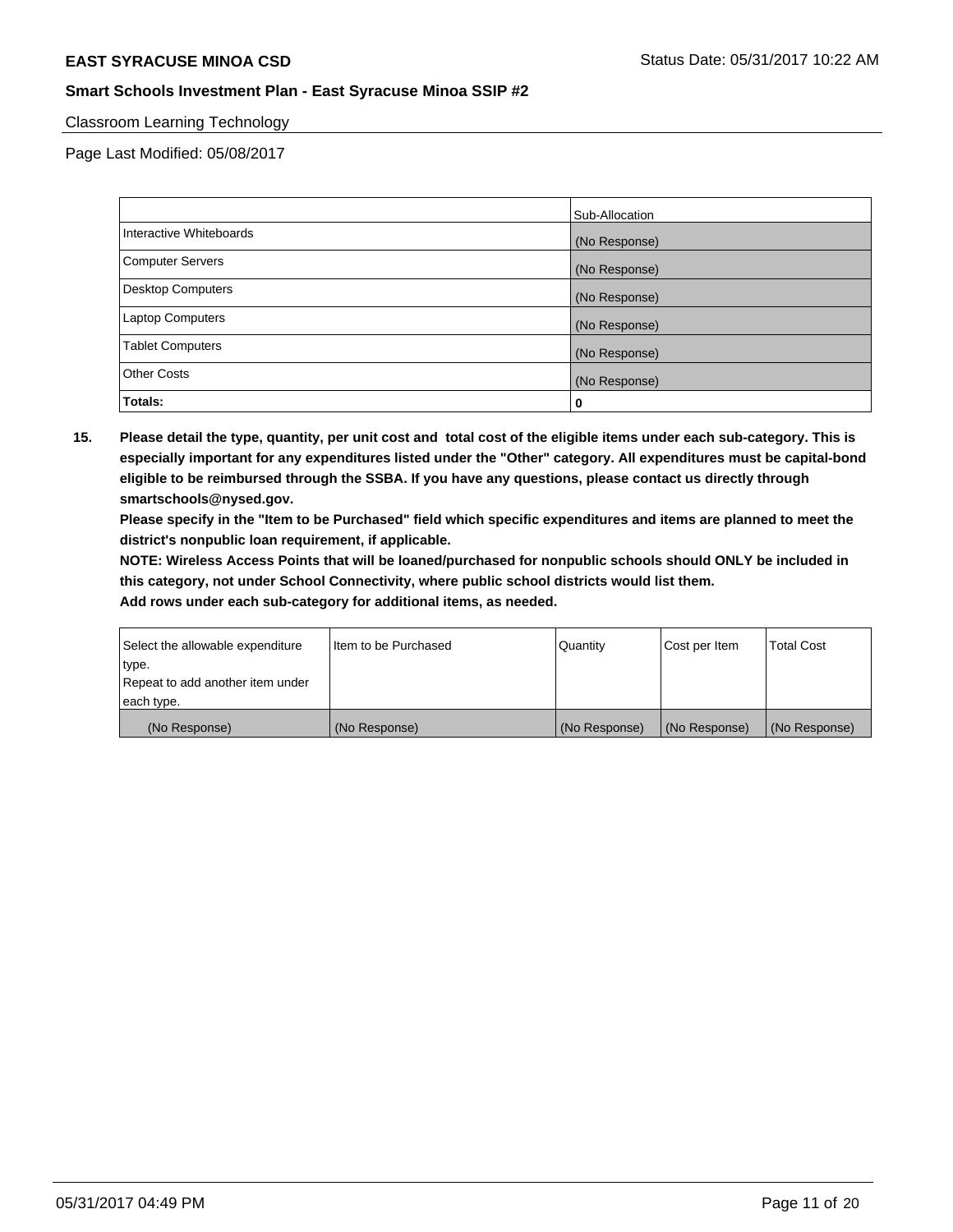#### Pre-Kindergarten Classrooms

Page Last Modified: 05/08/2017

## **Group 1**

**1. Provide information regarding how and where the district is currently serving pre-kindergarten students and justify the need for additional space with enrollment projections over 3 years.**

(No Response)

- **2. Describe the district's plan to construct, enhance or modernize education facilities to accommodate prekindergarten programs. Such plans must include:**
	- **Specific descriptions of what the district intends to do to each space;**
	- **An affirmation that pre-kindergarten classrooms will contain a minimum of 900 square feet per classroom;**
	- **The number of classrooms involved;**
	- **The approximate construction costs per classroom; and**
	- **Confirmation that the space is district-owned or has a long-term lease that exceeds the probable useful life of the improvements.**

(No Response)

**3. Smart Schools Bond Act funds may only be used for capital construction costs. Describe the type and amount of additional funds that will be required to support ineligible ongoing costs (e.g. instruction, supplies) associated with any additional pre-kindergarten classrooms that the district plans to add.**

(No Response)

**4. All plans and specifications for the erection, repair, enlargement or remodeling of school buildings in any public school district in the State must be reviewed and approved by the Commissioner. Districts that plan capital projects using their Smart Schools Bond Act funds will undergo a Preliminary Review Process by the Office of Facilities Planning.**

**Please indicate on a separate row each project number given to you by the Office of Facilities Planning.**

| Project Number |  |
|----------------|--|
| (No Response)  |  |

**5. If you have made an allocation for Pre-Kindergarten Classrooms, complete this table. Note that the calculated Total at the bottom of the table must equal the Total allocation for this category that you entered in the SSIP Overview overall budget.**

| Totals:                                  | 0              |
|------------------------------------------|----------------|
| Other Costs                              | (No Response)  |
| Enhance/Modernize Educational Facilities | (No Response)  |
| Construct Pre-K Classrooms               | (No Response)  |
|                                          | Sub-Allocation |

**6. Please detail the type, quantity, per unit cost and total cost of the eligible items under each sub-category. This is especially important for any expenditures listed under the "Other" category. All expenditures must be capital-bond eligible to be reimbursed through the SSBA. If you have any questions, please contact us directly through smartschools@nysed.gov.**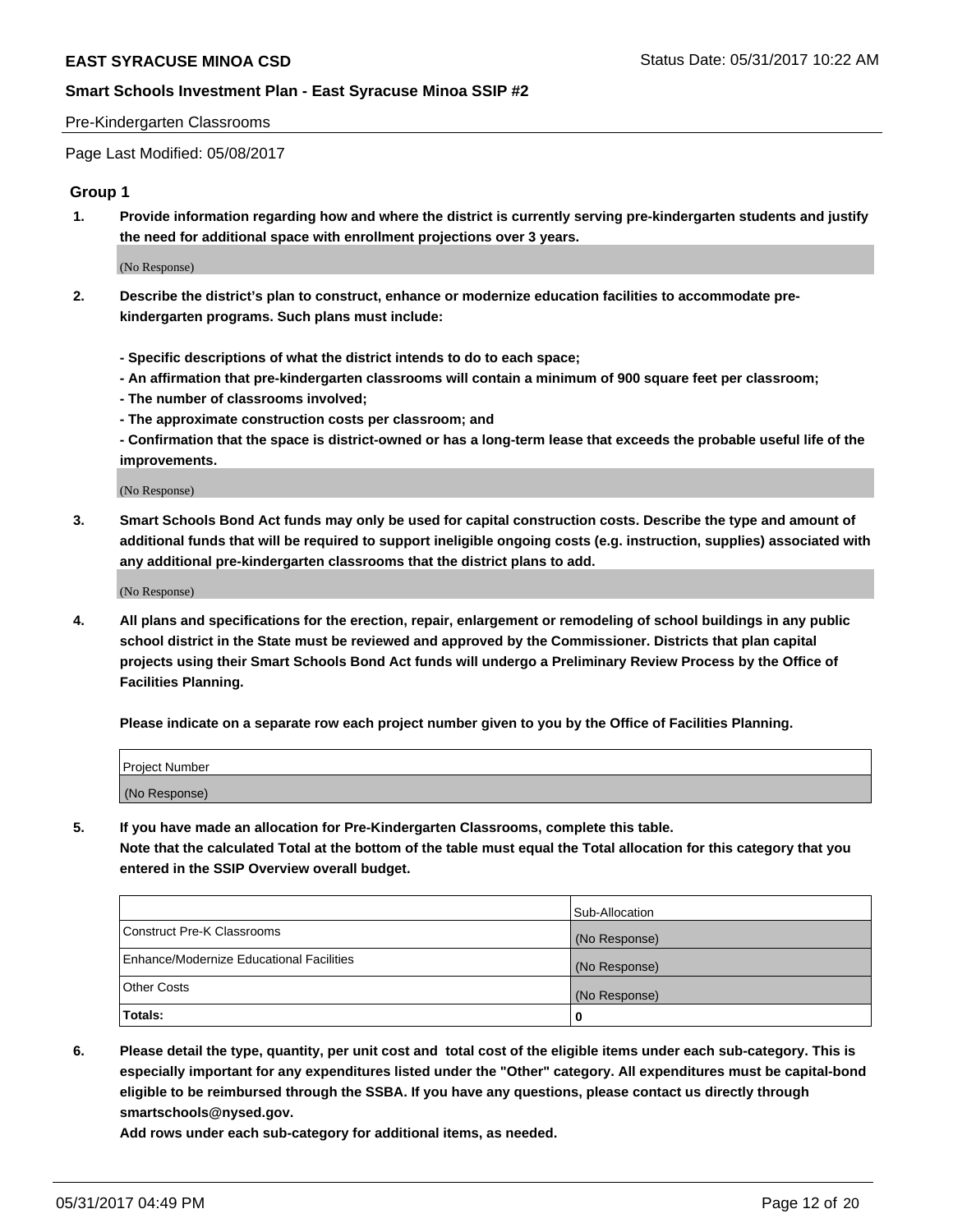# Pre-Kindergarten Classrooms

Page Last Modified: 05/08/2017

| Select the allowable expenditure | Item to be purchased | Quantity      | Cost per Item | <b>Total Cost</b> |
|----------------------------------|----------------------|---------------|---------------|-------------------|
| type.                            |                      |               |               |                   |
| Repeat to add another item under |                      |               |               |                   |
| each type.                       |                      |               |               |                   |
| (No Response)                    | (No Response)        | (No Response) | (No Response) | (No Response)     |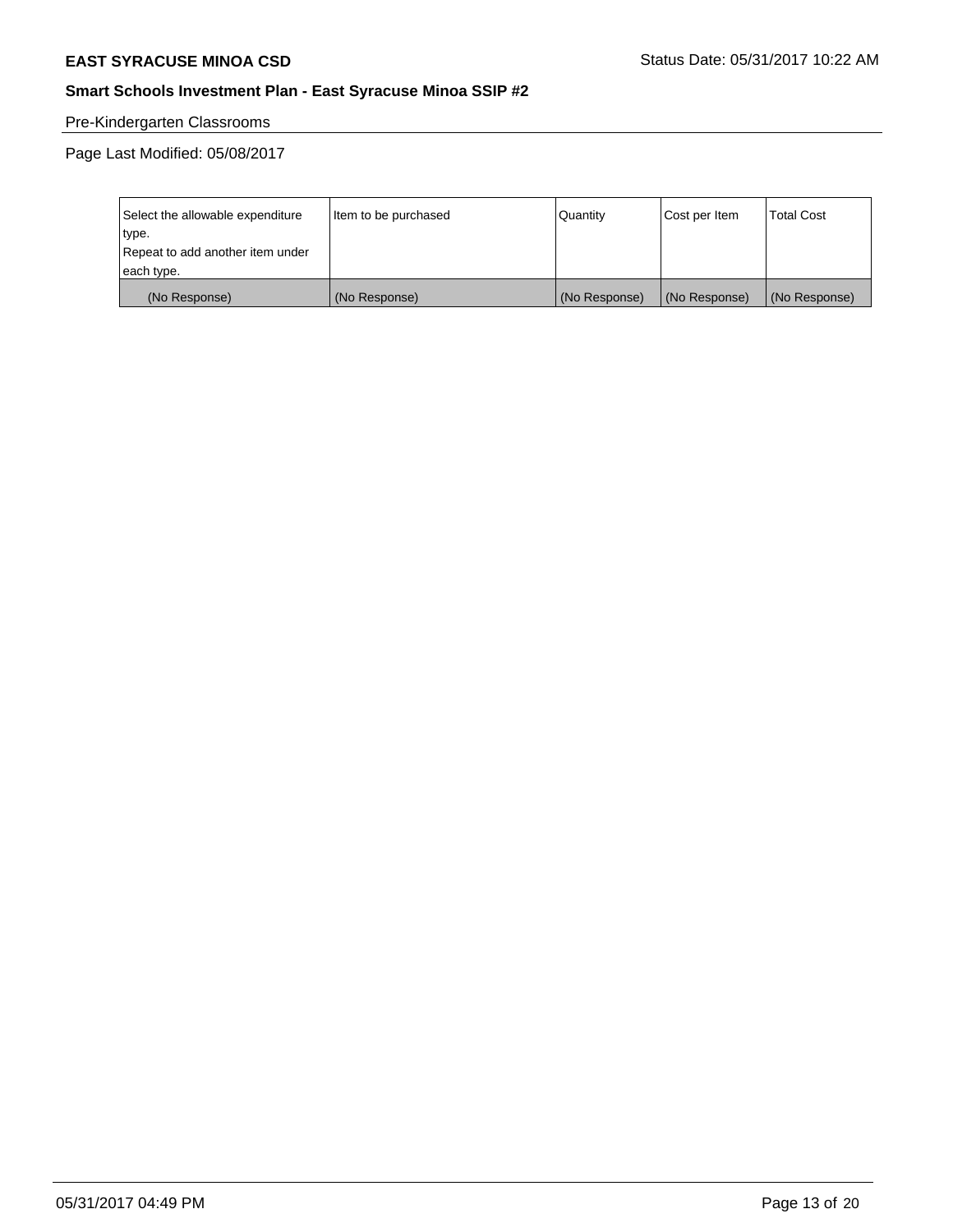Replace Transportable Classrooms

Page Last Modified: 04/27/2017

#### **Group 1**

**1. Describe the district's plan to construct, enhance or modernize education facilities to provide high-quality instructional space by replacing transportable classrooms.**

(No Response)

**2. All plans and specifications for the erection, repair, enlargement or remodeling of school buildings in any public school district in the State must be reviewed and approved by the Commissioner. Districts that plan capital projects using their Smart Schools Bond Act funds will undergo a Preliminary Review Process by the Office of Facilities Planning.**

**Please indicate on a separate row each project number given to you by the Office of Facilities Planning.**

| Project Number |  |
|----------------|--|
| (No Response)  |  |

**3. For large projects that seek to blend Smart Schools Bond Act dollars with other funds, please note that Smart Schools Bond Act funds can be allocated on a pro rata basis depending on the number of new classrooms built that directly replace transportable classroom units.**

**If a district seeks to blend Smart Schools Bond Act dollars with other funds describe below what other funds are being used and what portion of the money will be Smart Schools Bond Act funds.**

(No Response)

**4. If you have made an allocation for Replace Transportable Classrooms, complete this table. Note that the calculated Total at the bottom of the table must equal the Total allocation for this category that you entered in the SSIP Overview overall budget.**

|                                                | Sub-Allocation |
|------------------------------------------------|----------------|
| Construct New Instructional Space              | (No Response)  |
| Enhance/Modernize Existing Instructional Space | (No Response)  |
| Other Costs                                    | (No Response)  |
| Totals:                                        | 0              |

**5. Please detail the type, quantity, per unit cost and total cost of the eligible items under each sub-category. This is especially important for any expenditures listed under the "Other" category. All expenditures must be capital-bond eligible to be reimbursed through the SSBA. If you have any questions, please contact us directly through smartschools@nysed.gov.**

| Select the allowable expenditure | Item to be purchased | Quantity      | Cost per Item | <b>Total Cost</b> |
|----------------------------------|----------------------|---------------|---------------|-------------------|
| type.                            |                      |               |               |                   |
| Repeat to add another item under |                      |               |               |                   |
| each type.                       |                      |               |               |                   |
| (No Response)                    | (No Response)        | (No Response) | (No Response) | (No Response)     |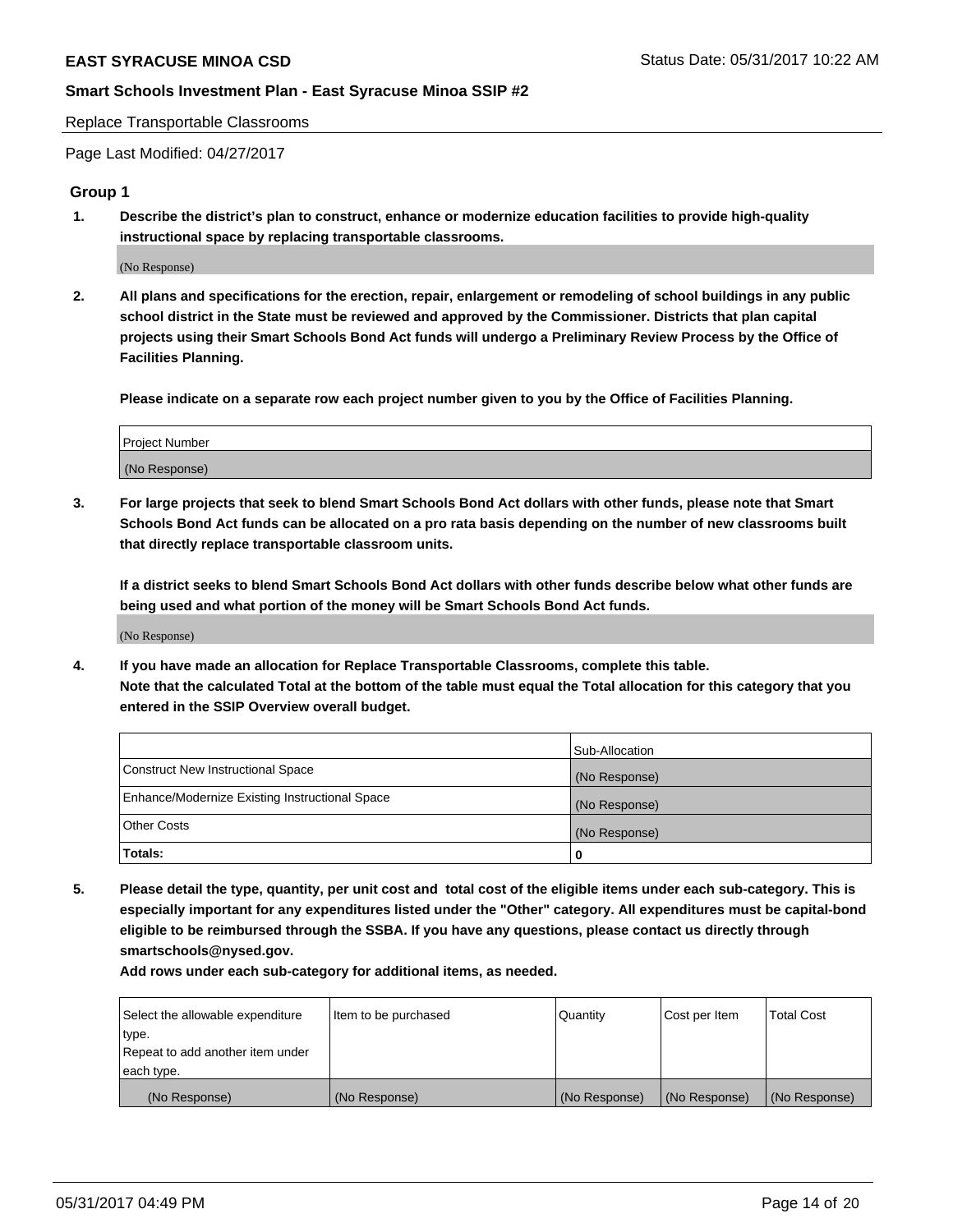#### High-Tech Security Features

Page Last Modified: 05/30/2017

# **Group 1**

**1. Describe how you intend to use Smart Schools Bond Act funds to install high-tech security features in school buildings and on school campuses.**

Smart Schools funds will be used to implement a districtwide video security system. This system will provide 24/7 video coverage both inside and outside of our school facilities. In addition, we will be able to monitor the cameras from outside of our facilities as well as provide access to law enforcement/first responders.

All spaces normally used by the public will be covered and video will be retained for approximately 30 days (depending on the amount of activity recorded). This project will cover eight locations within the District.

Cameras will send their video back to a school based server for data storage and access by authorized personnel.

**2. All plans and specifications for the erection, repair, enlargement or remodeling of school buildings in any public school district in the State must be reviewed and approved by the Commissioner. Districts that plan capital projects using their Smart Schools Bond Act funds will undergo a Preliminary Review Process by the Office of Facilities Planning.** 

**Please indicate on a separate row each project number given to you by the Office of Facilities Planning.**

| <b>Project Number</b> |  |
|-----------------------|--|
| 42-04-01-06-7-999-001 |  |

- **3. Was your project deemed eligible for streamlined Review?**
	- □ Yes
	- $\boxtimes$  No
- **4. Include the name and license number of the architect or engineer of record.**

| Name           | License Number |
|----------------|----------------|
| Jason Benedict | 312111         |

**5. If you have made an allocation for High-Tech Security Features, complete this table.**

**Note that the calculated Total at the bottom of the table must equal the Total allocation for this category that you entered in the SSIP Overview overall budget.**

|                                                      | Sub-Allocation |
|------------------------------------------------------|----------------|
| Capital-Intensive Security Project (Standard Review) | l 0            |
| Electronic Security System                           | 702,216        |
| <b>Entry Control System</b>                          | (No Response)  |
| Approved Door Hardening Project                      | (No Response)  |
| <b>Other Costs</b>                                   | 96,750         |
| Totals:                                              | 798,966        |

**6. Please detail the type, quantity, per unit cost and total cost of the eligible items under each sub-category. This is especially important for any expenditures listed under the "Other" category. All expenditures must be capital-bond eligible to be reimbursed through the SSBA. If you have any questions, please contact us directly through smartschools@nysed.gov.**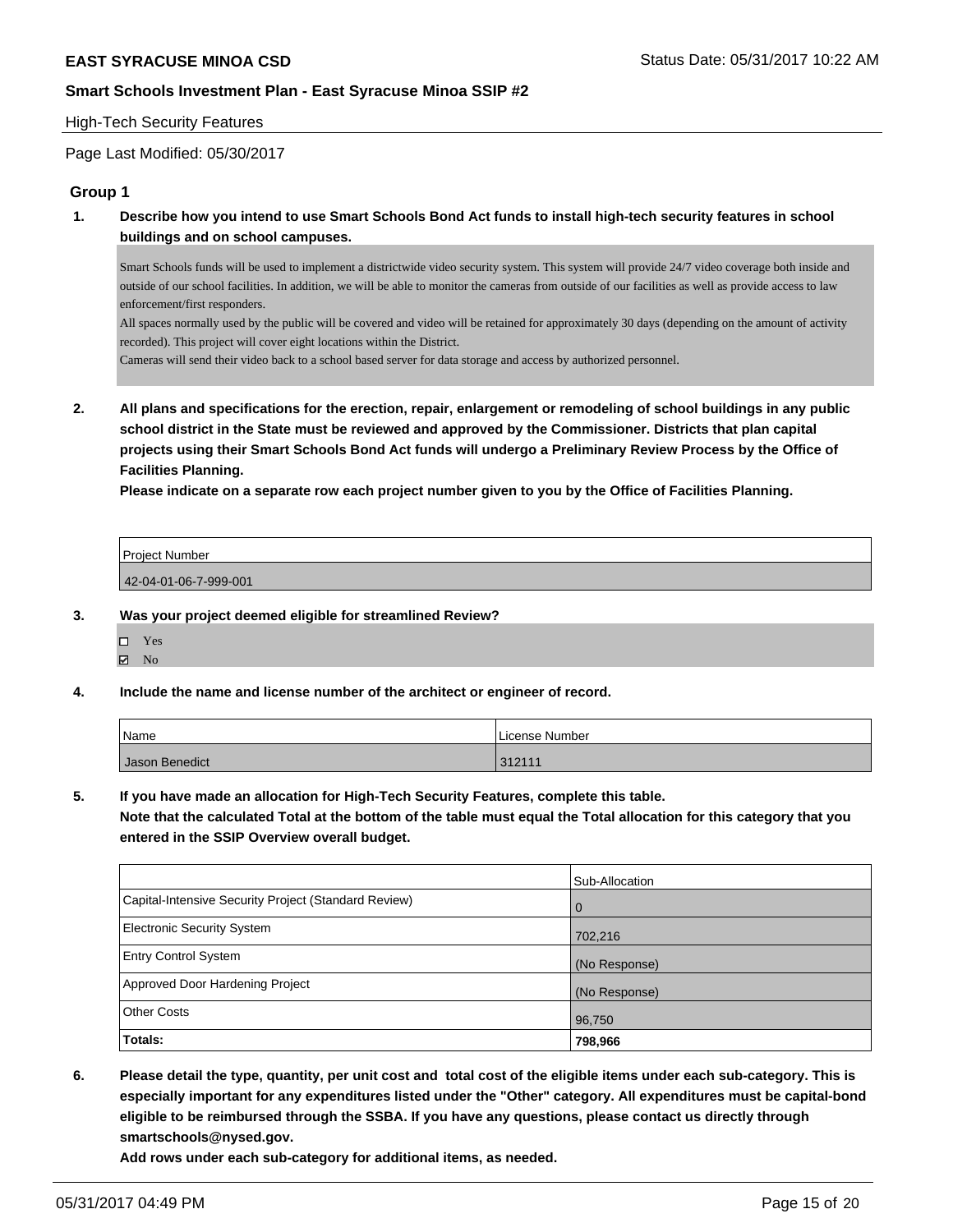# High-Tech Security Features

Page Last Modified: 05/30/2017

| Select the allowable expenditure<br>type.<br>Repeat to add another item under<br>each type. | Item to be purchased                                                                                                                                            | Quantity     | Cost per Item | <b>Total Cost</b> |
|---------------------------------------------------------------------------------------------|-----------------------------------------------------------------------------------------------------------------------------------------------------------------|--------------|---------------|-------------------|
| <b>Electronic Security System</b>                                                           | Day Video Work Station                                                                                                                                          | 8            | 2,639         | 21,112            |
| <b>Electronic Security System</b>                                                           | Wall Mounted Heated network rack<br>with environmental controls and<br>heating/cooling for video server<br>installed in non temperature controlled<br>building. | $\mathbf{1}$ | 3,320         | 3,320             |
| <b>Electronic Security System</b>                                                           | Industrially Hardened Point-to-Point<br>Wireless Ethernet Kit.                                                                                                  | 1            | 1,120         | 1,120             |
| <b>Electronic Security System</b>                                                           | HD Video Appliance Pro 16-port 12TB<br>unit with ACC Standard 16-ch license                                                                                     | 1            | 8,565         | 8,565             |
| <b>Electronic Security System</b>                                                           | ACC 5 Enterprise license for up to 1<br>camera channels and unlimited<br>viewing clients                                                                        | 1            | 302           | 302               |
| <b>Electronic Security System</b>                                                           | 2U Network Video Server, (12) 6 TB<br>HD's, 60 TB Total 55.2 TB Usable,<br>Academic                                                                             | 8            | 11,064        | 88,512            |
| <b>Electronic Security System</b>                                                           | ACC 5 Enterprise license for up to 4<br>camera channels and unlimited<br>viewing clients                                                                        | 35           | 1,040         | 36,400            |
| <b>Electronic Security System</b>                                                           | Poe Plus injector                                                                                                                                               | 86           | 65            | 5,590             |
| <b>Electronic Security System</b>                                                           | Day Camkit for internal camera                                                                                                                                  | 70           | 27            | 1,890             |
| <b>Electronic Security System</b>                                                           | Day Camkit for external camera                                                                                                                                  | 72           | 98            | 7,056             |
| <b>Electronic Security System</b>                                                           | 3.0 Megapixel WDR 9-22 mm HD<br><b>Bullet Camera with Self-Learning</b><br>Video Analytics and Light Catcher<br>Technology                                      | 3            | 1,080         | 3,240             |
| <b>Electronic Security System</b>                                                           | 3.0 Megapixel WDR Day/Night H.264<br>HD 3-9 mm Indoor Dome Camera with<br>Self-Learning Video Analytics and<br>LightCatcher Technology                          | 30           | 864           | 25,920            |
| <b>Electronic Security System</b>                                                           | 3 x Image Sensor In-Ceiling HD<br>Multisensor Dome Camera                                                                                                       | 37           | 1,598         | 59,126            |
| <b>Electronic Security System</b>                                                           | 4 x Image Sensor In-Ceiling HD<br>Multisensor Dome Camera                                                                                                       | 2            | 1,823         | 3,646             |
| <b>Electronic Security System</b>                                                           | <b>Metal Ceiling Panel</b>                                                                                                                                      | 39           | 81            | 3,159             |
| <b>Electronic Security System</b>                                                           | 3.0 Megapixel WDR, LightCatcher,<br>Day/Night, Outdoor Dome, 3-9mm<br>f/1.2 P-iris lens, IR illuminator, Self-<br>Learning Video Analytics                      | 18           | 1,044         | 18,792            |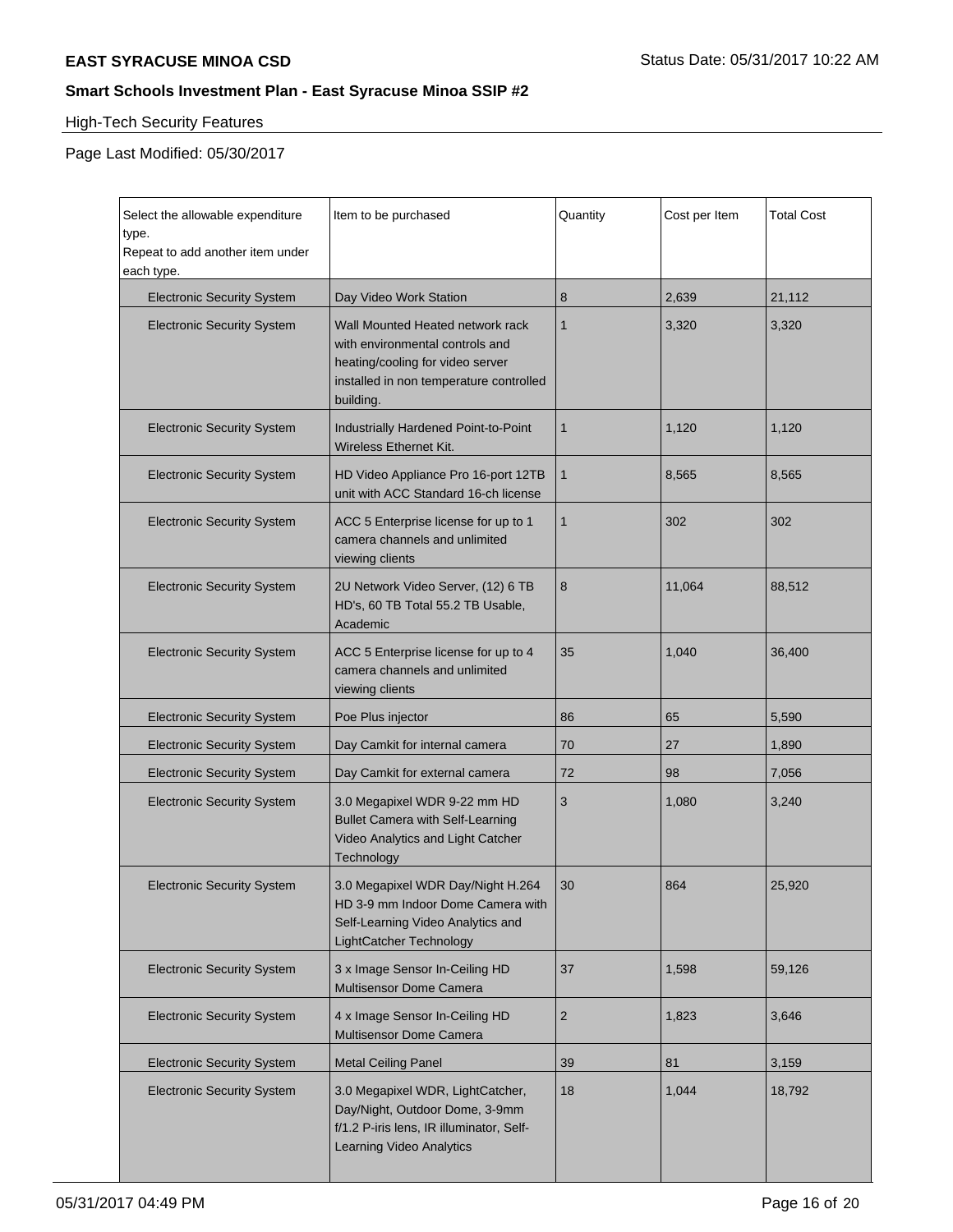# High-Tech Security Features

Page Last Modified: 05/30/2017

| Select the allowable expenditure<br>type.<br>Repeat to add another item under | Item to be purchased                                                                                                                                                                                                                                                                                             | Quantity | Cost per Item | <b>Total Cost</b> |
|-------------------------------------------------------------------------------|------------------------------------------------------------------------------------------------------------------------------------------------------------------------------------------------------------------------------------------------------------------------------------------------------------------|----------|---------------|-------------------|
| each type.                                                                    |                                                                                                                                                                                                                                                                                                                  |          |               |                   |
| <b>Electronic Security System</b>                                             | 3 Image Sensor Pendant HD<br>Multisensor Dome Camera                                                                                                                                                                                                                                                             | 40       | 1,688         | 67,520            |
| <b>Electronic Security System</b>                                             | <b>Indoor/Outdoor Pendant Mount</b><br><b>Bracket</b>                                                                                                                                                                                                                                                            | 40       | 81            | 3,240             |
| <b>Electronic Security System</b>                                             | 16 Megapixel H.264 HD Pro with<br>LightCatcher Technology                                                                                                                                                                                                                                                        | 12       | 6,750         | 81,000            |
| <b>Electronic Security System</b>                                             | Sigma, 18-35mm, f/1.8, Auto-Iris, Vari<br>Focal                                                                                                                                                                                                                                                                  | 12       | 1,359         | 16,308            |
| <b>Electronic Security System</b>                                             | Large Format Enclosure for Avigilon<br>HD IP Professional Cameras with<br>12VDC/24VAC Heater, Wall Bracket<br>and Sunshield. Maximum combined<br>camera and lens length is 12.8                                                                                                                                  | 12       | 374           | 4,488             |
| <b>Electronic Security System</b>                                             | Optional PoE+ power module. Powers<br>full camera enclosure features &<br>camera with a single Ethernet<br>connection. Compatible with ES-HD-<br>HWS, ES-HD-CWS, ES-HD-HWS-LG<br>& ES-HD-CWS-LG                                                                                                                  | 12       | 212           | 2,544             |
| <b>Electronic Security System</b>                                             | Junction box for the H3-BO-IR HD<br><b>Bullet Cameras</b>                                                                                                                                                                                                                                                        | 3        | 86            | 258               |
| <b>Electronic Security System</b>                                             | Security/Building Automation Systems<br>Technician On Site: Sets up and<br>troubleshoots video surveillance<br>system. Coordinates with sub<br>contractors and school district<br>personnel for installation, and set up of<br>video surveillance system. Provides on<br>site training in the use of the system. | 576      | 108           | 62,208            |
| <b>Other Costs</b>                                                            | Security/Building Automation Systems<br>Engineer: Designs video surveillance<br>system. Develops integration<br>strategies, subcontractor scope of<br>work and documentation of video<br>surveillance system to include<br>submittals and O&M manuals                                                            | 162      | 105           | 17,010            |
| <b>Other Costs</b>                                                            | Security/Building Automation Project<br>Manager: Ovsersees and coordinates<br>all aspects of the video surveillance<br>system project including Day<br>automation personnel scheduling,<br>subcontracts, equipment deliveries,<br>attending project meetings, invoicing<br>and school district communication.    | 288      | 105           | 30,240            |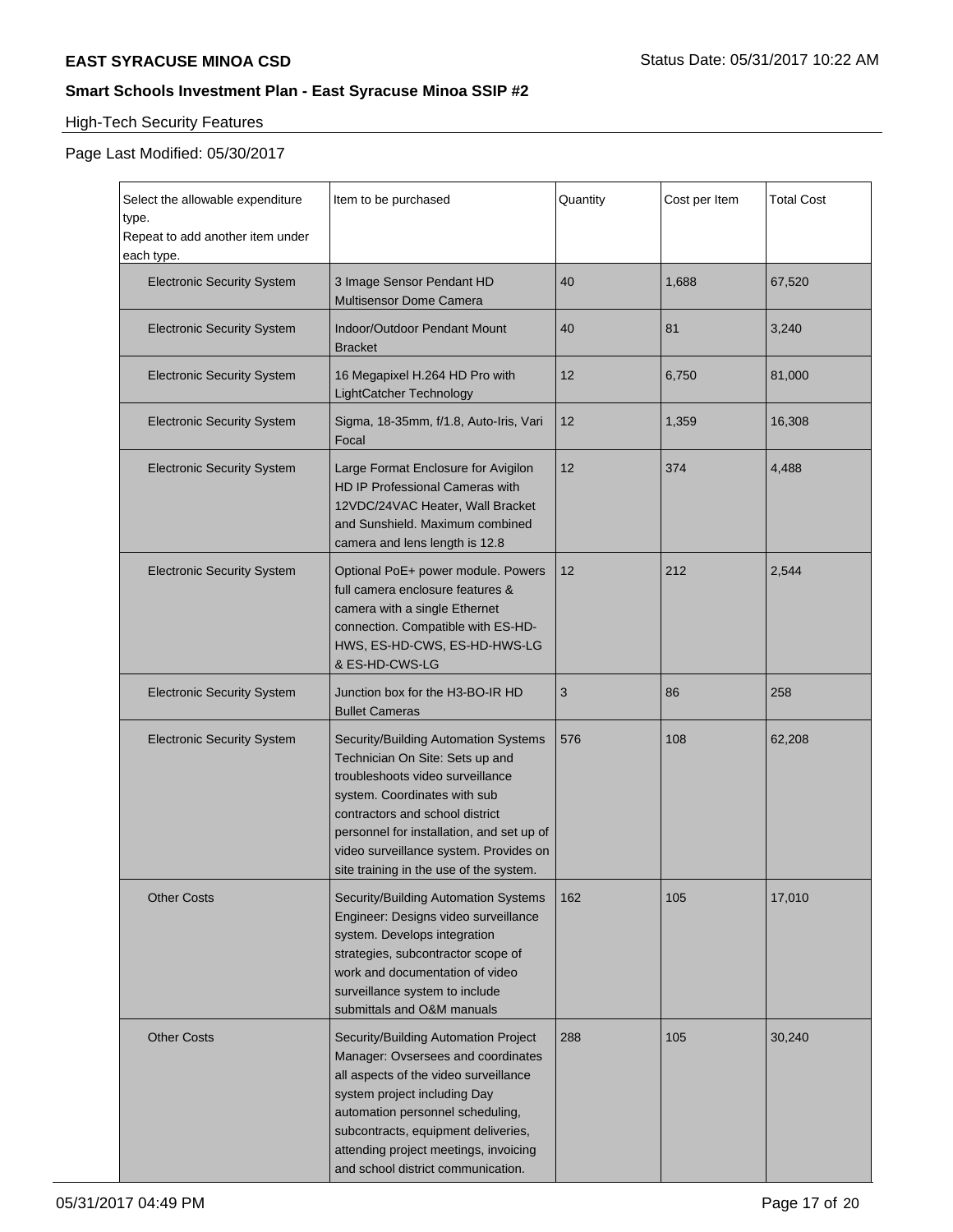# High-Tech Security Features

Page Last Modified: 05/30/2017

| Select the allowable expenditure<br>type.<br>Repeat to add another item under | Item to be purchased                                   | Quantity | Cost per Item | <b>Total Cost</b> |
|-------------------------------------------------------------------------------|--------------------------------------------------------|----------|---------------|-------------------|
| each type.                                                                    |                                                        |          |               |                   |
| <b>Electronic Security System</b>                                             | Installation of Interior video<br>surveillance cameras | 70       | 1,100         | 77,000            |
| <b>Electronic Security System</b>                                             | Installation of exterior video<br>surveillance cameras | 74       | 1,350         | 99,900            |
| <b>Other Costs</b>                                                            | Incidental (Alteration/Reconstruction)                 |          | 49,500        | 49,500            |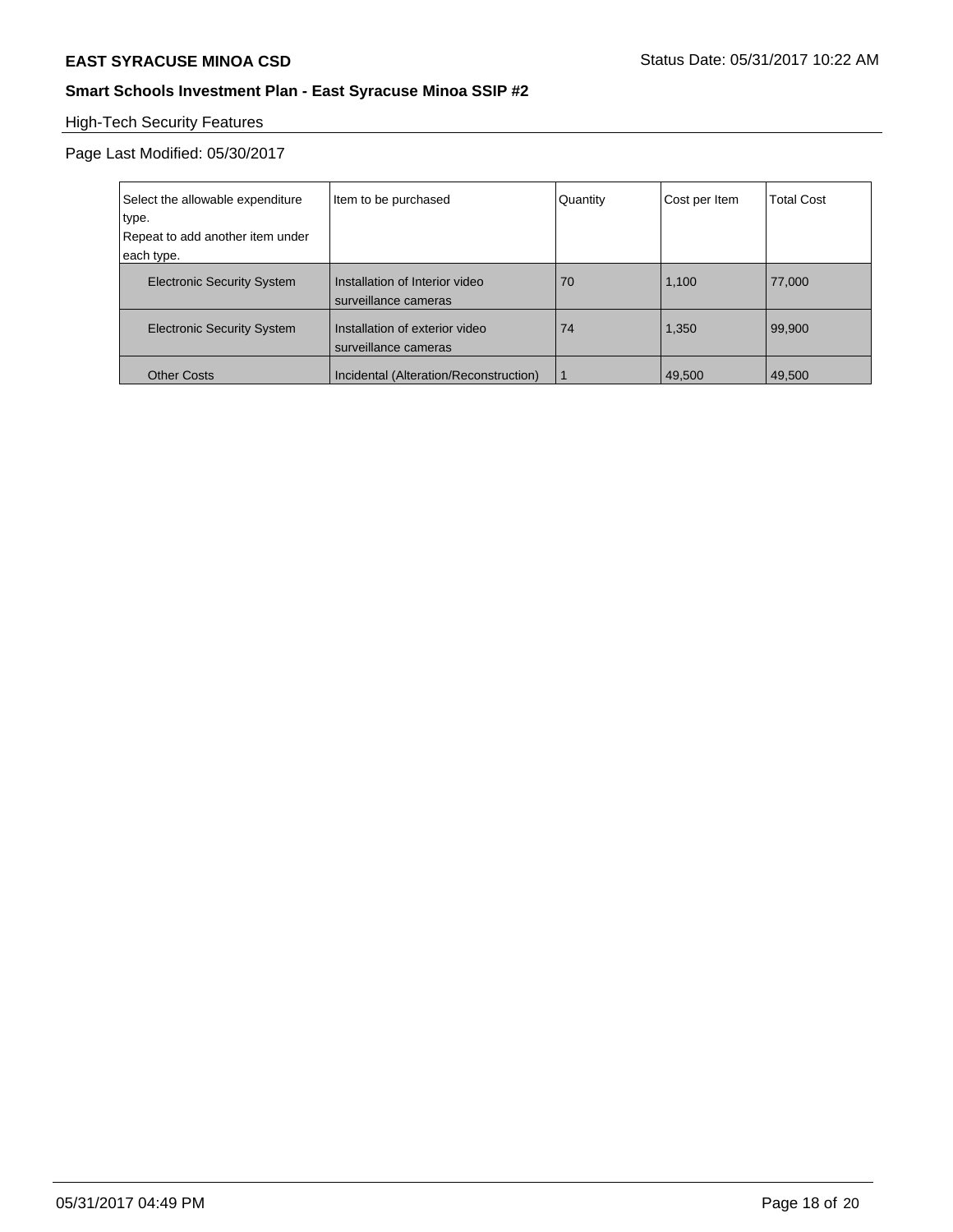Report